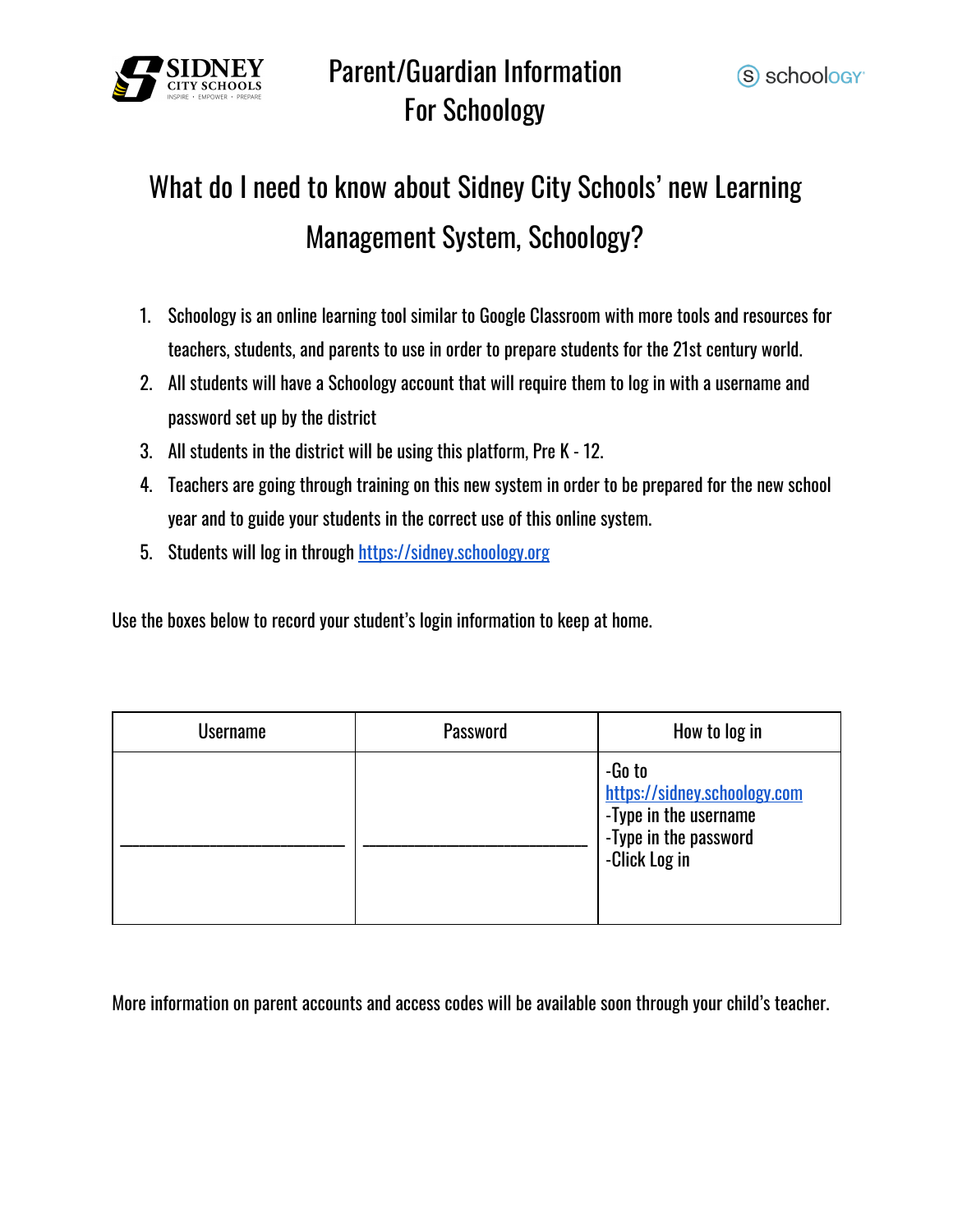How can I help my student with Schoology at home?

Your child's teachers will be aiding them in most of the day-to-day functions of Schoology; however, there are key functions where some students may need assistance. See the guide below for instructions.

#### Conference App

This app will be used for students to communicate with their teachers and classmates virtually.

- 1. Have your student log in and select the correct course.
- 2. Click on the Conferences tab underneath the course image.
- 3. Click on the name of the conference session for your assigned time.
- 4. Approve the conference app.
- 5. Join the conference with the microphone and webcam turned on.



See images for help.

| <b>Conferences</b><br>ĸ               |                   |                 |             |
|---------------------------------------|-------------------|-----------------|-------------|
| Completed<br>Active                   |                   |                 |             |
| Title                                 | <b>Start Time</b> | <b>End Time</b> |             |
| Welcome to Class                      |                   |                 | In progress |
| How would you like to join the audio? |                   |                 |             |
|                                       |                   | O,<br>凾         | ☑           |
| Microphone                            | Listen only       |                 |             |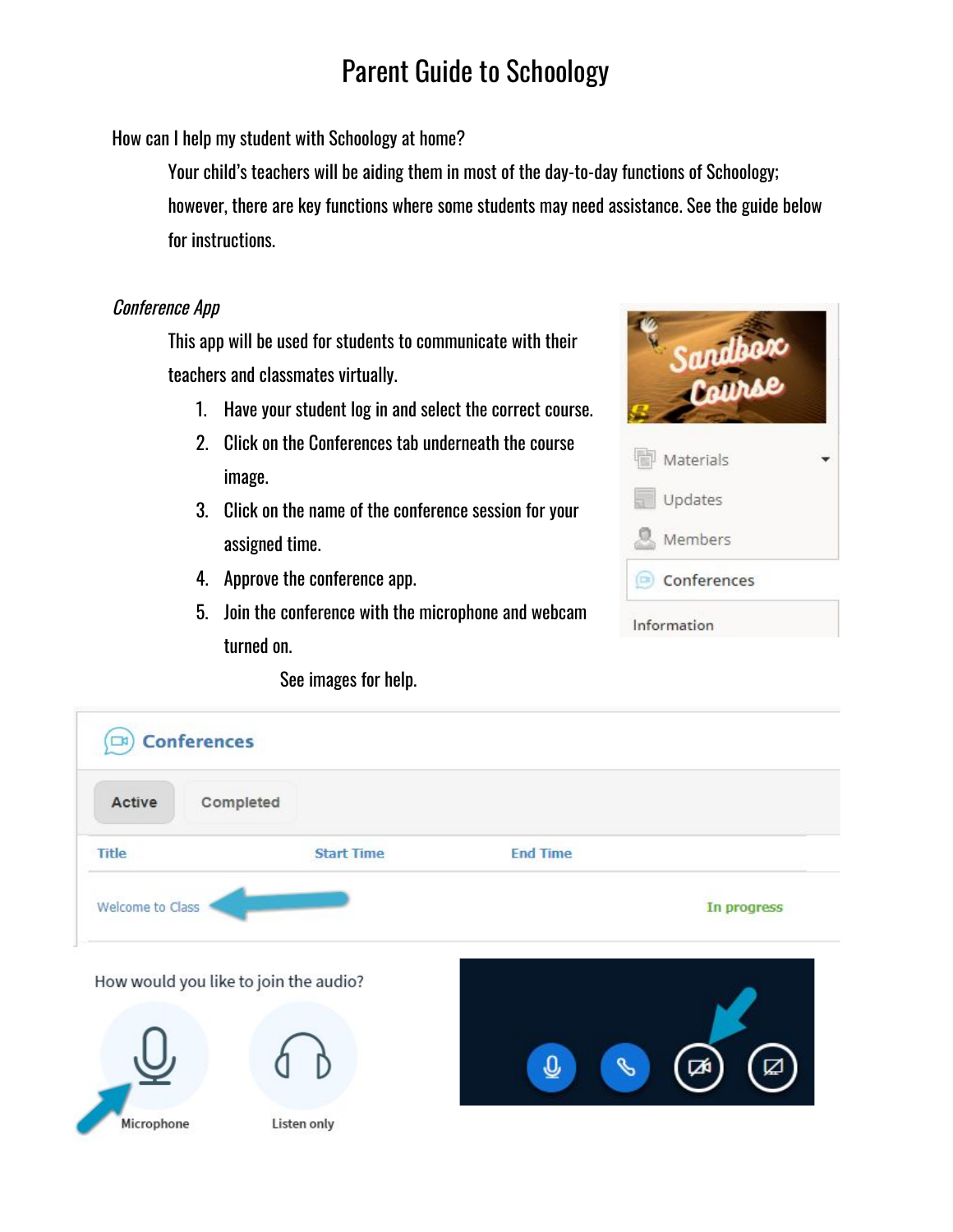#### **Materials**

The materials section of the course is where you will find all digital assignments and resources posted by the teacher. Teachers will use different color folders and district organizational systems that will be easy to navigate.

- 1. Have your student select the correct course.
- 2. Under the course image, select Materials.
- 3. Click on folders or assignments as described by the teacher.

Materials will have various icons in front of them and each icon indicates a different type of material. See the chart below for icons and descriptions.

| Icon    | <b>Name</b>       | <b>Description</b>                                                                                                                    |
|---------|-------------------|---------------------------------------------------------------------------------------------------------------------------------------|
|         | <b>Assignment</b> | Assignments students must submit for credit or<br>to be marked.                                                                       |
|         | <b>Assessment</b> | Assessments, such as quizzes and tests, may have<br>this marker. Teachers may also use this for<br>assignments.                       |
|         | <b>File</b>       | There are multiple file types. These are normally<br>view only or printable documents.                                                |
|         | <b>Discussion</b> | This is a class discussion where students can<br>answer a question in an open forum style. These<br>can be graded.                    |
|         | Page              | These, like files, are normally view only or<br>printable.                                                                            |
|         | Media Album       | Similar to a picture album, teachers can create<br>albums of pictures, videos, and sound bites for<br>students and parents to access. |
|         | Link              | This is a website outside of Schoology a teacher<br>wants the student to access.                                                      |
| $CK-12$ | <b>CK-12</b>      | An online resource for digital lessons that can be<br>assigned to students.                                                           |
|         | <b>PDF</b>        | This is a PDF file that can be viewed.                                                                                                |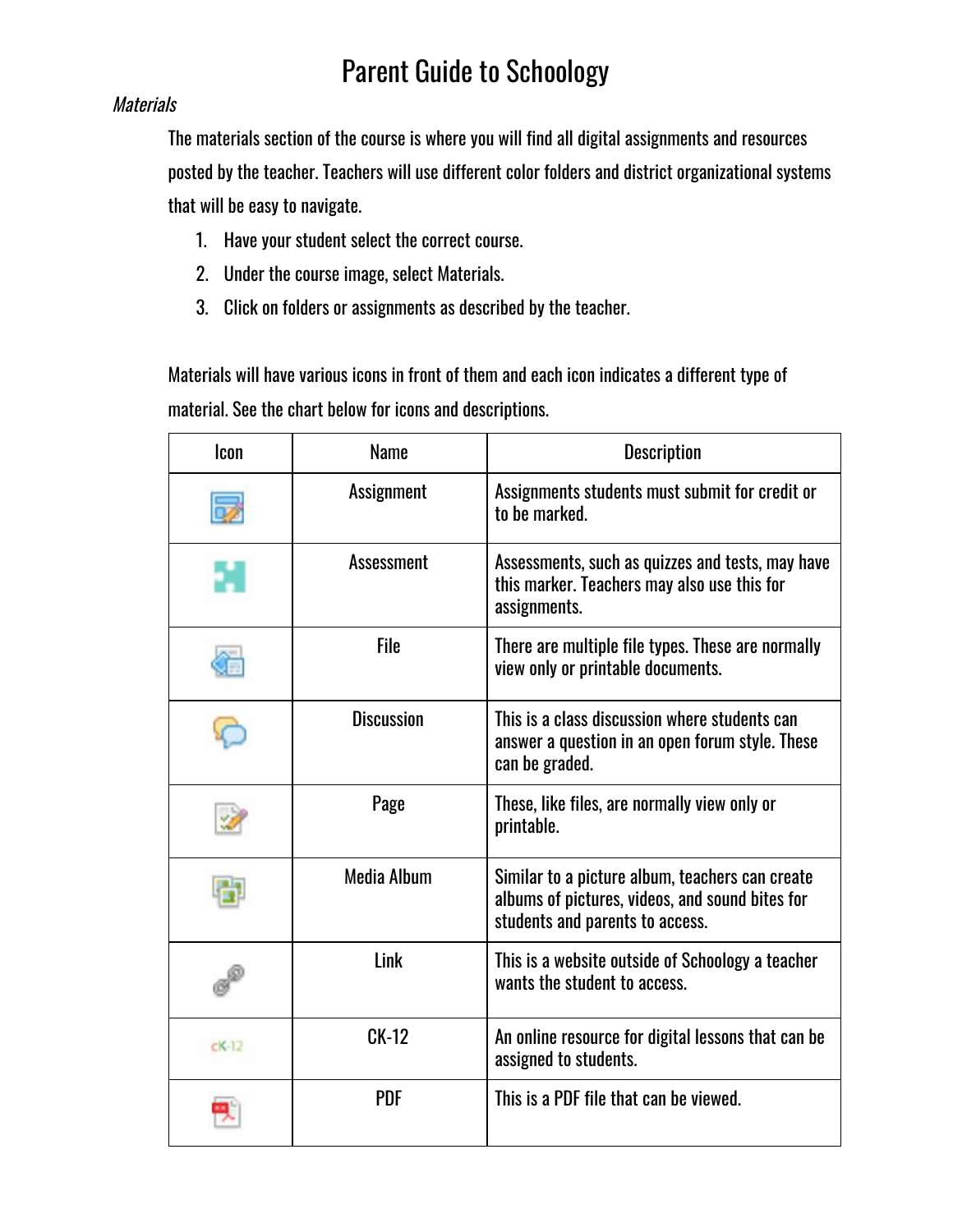#### **Updates**

The updates section of Schoology is where teachers will post announcements, polls, questions, and other important information and updates. This is a great place to check for last minute



changes or announcements. Students will be able to comment and like updates in their courses.

#### **Messaging**

⊠

The envelope in the upper right hand corner is the messaging app within Schoology.

Students can... **Students** can...

- Message their teachers  **Message the teachers**
- Message their parents  **Message their child**
- Check their own messages

Students cannot...

- 
- Message teachers they do not have Read their student's messages

To send a message…

- 1. Click on the envelope in the right hand corner
- 2. Click new message
- 3. Type in the name of the teacher you want to message.
	- a. This has an autofill function, so
		- be sure you are selecting the correct person
- 4. Give your message a subject line
- 5. Type in your message.
- 6. Click send.



- 
- 

- Message each other  **Message other students** 
	-